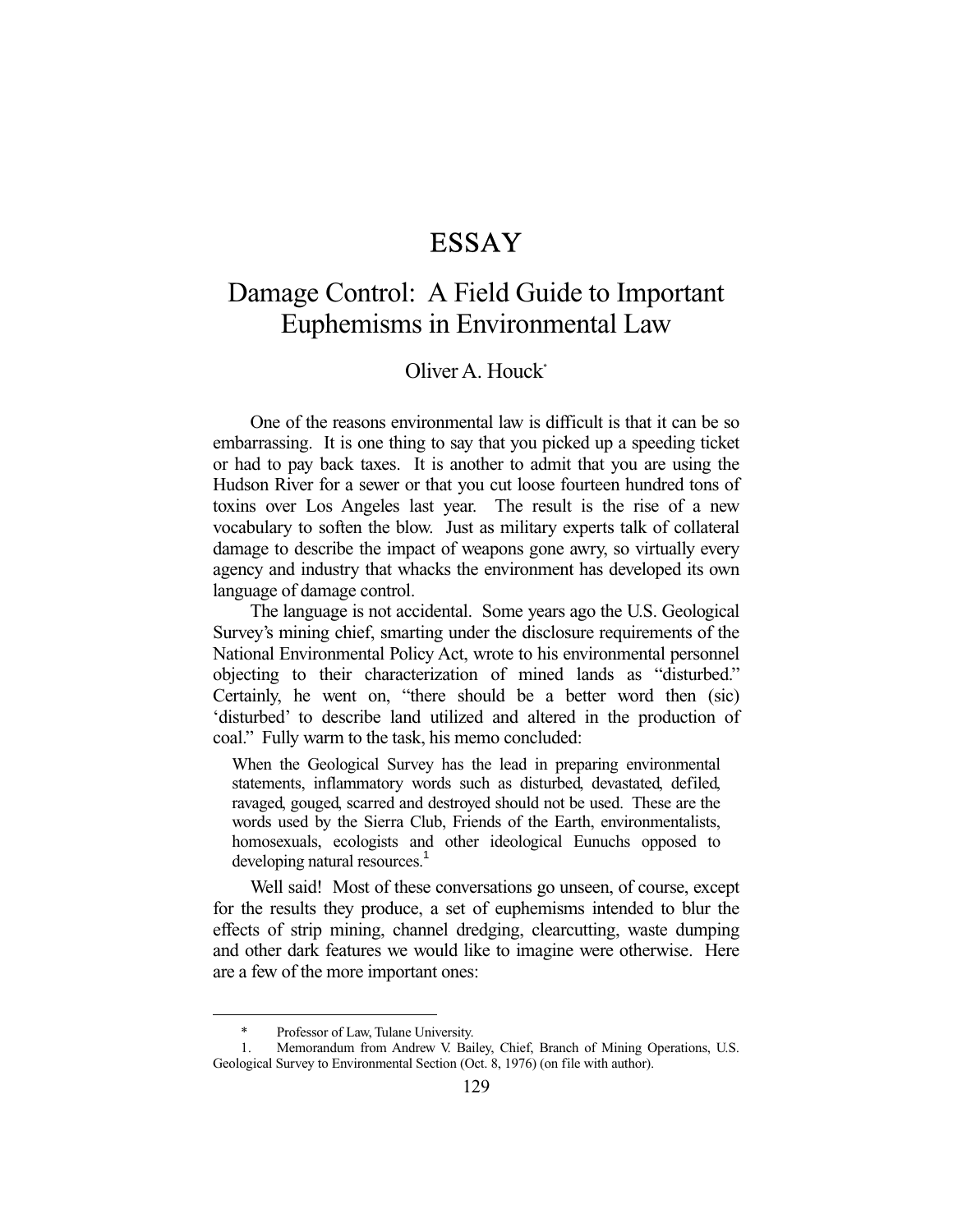- 1. "Borrow Material/Borrow Pit." Who has borrowed what? The Corps of Engineers and your state Department of Transportation have borrowed some soil—in Louisiana, about 5000 linear miles of soil—to build levees and highways. The term borrow implies that they are only taking the earth (called "spoil material," see also, "overburden") temporarily, and that they will give it back. Any day now.
- 2. "Environmental Enhancement." When is the environment enhanced? Well, when it is paved for visitor parking, for example, at a federal dam eliminating a run of salmon. Similar enhancements include the concrete picnic tables built under the Claiborne Overpass in New Orleans, Louisiana, a highway that took out an entire neighborhood and nearly one hundred, century-old live oak trees. The parking lot and the picnic tables are called enhancements.
- 3. "Even-Aged Management." When is a forest even-aged? When all the trees are cut down at the same time. Leftist sympathizers call the practice "clearcutting." The phrase "even aged" has a friendlier ring to it, like the 7-to-8 and 9-to-11-year-old divisions in your child's little league.
- 4. "Good Science." Under what circumstances is science good? When it supports your position. No amount of science that supports the contrary qualifies (see "junk science"), because there is always more research to be conducted and because with enough digging you can scrape up a scientist to disagree (supported by something called "The Freedom Institute," another euphemism). For this reason, the mounting evidence that tobacco caused cancer was never good science for Philip Morris, and it will be a cold day in Hell before science is good enough to support efforts to reduce global warming, chlorinated hydrocarbons or anything else that requires really good science.
- 5. "High Occupancy Vehicle Lane." HOVLs are the Department of Transportation's answer to future highway congestion. Your state can get big money for new roads if it will dedicate one lane to "high occupancy vehicles." In Louisiana, high occupancy has come to mean a vehicle with two persons, or the driver and a large dog (which, after all, may need a ride to the vet). This worries no one because, as most states have discovered, once the new roads are built the HOVLs tend to disappear anyway.
- 6. "Highest and Best Use." The alert reader will note two adjectives here. The use is not just "highest," and not just "best," it is BOTH.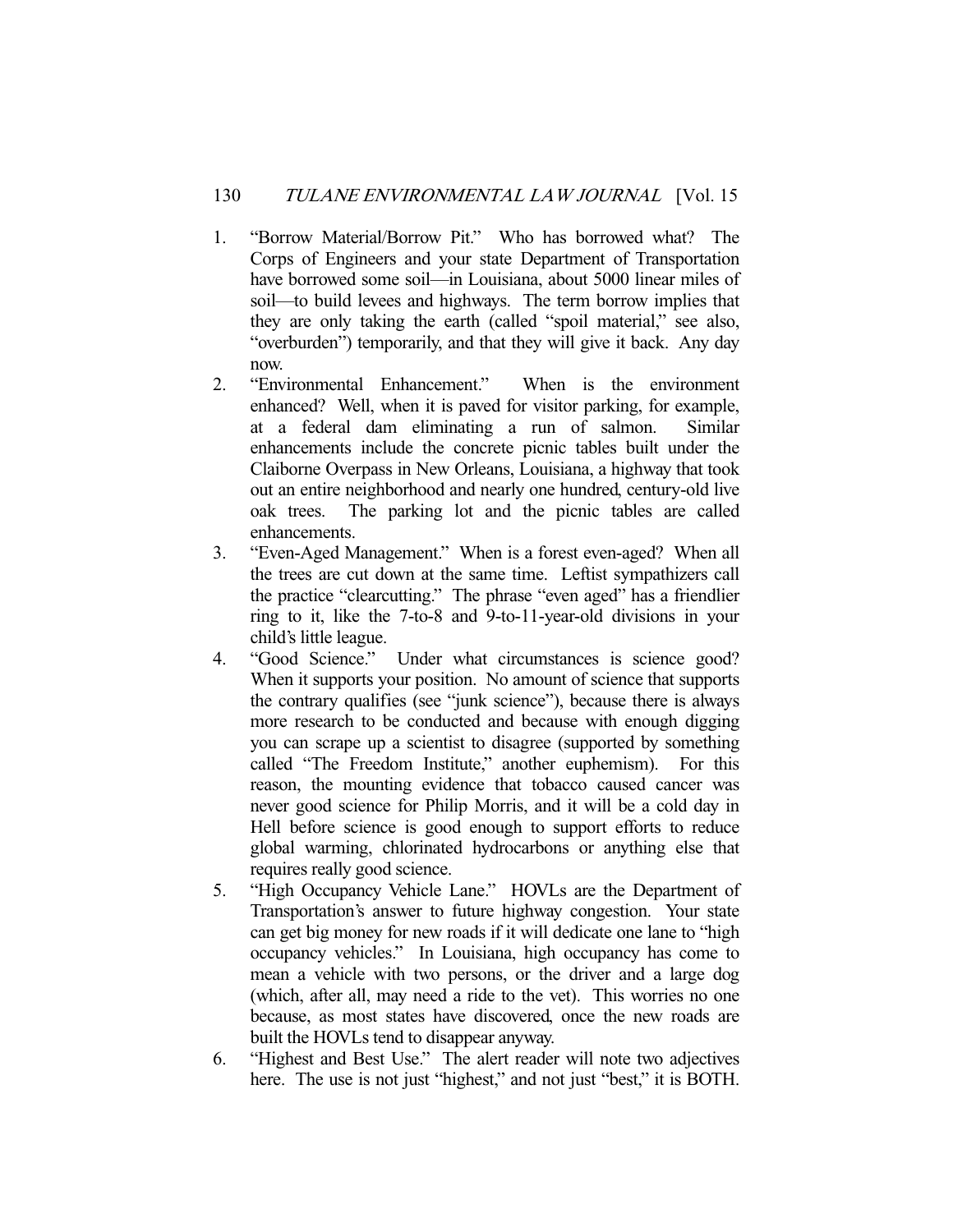What could possibly qualify for such an accolade? Well, God, for one. And beyond that, virtually any act of desecration, as in forty miles of fast-food outlets through Houston, Texas. These all are higher and better uses because they make more dinero, and even if you don't use the land in this way you will be taxed as if you did. In this fashion, we are all encouraged towards higher and better uses.

- 7. "Land Farming." What gets land farmed? Industrial wastes, for one, including wastes like oilfield muds that test quite hazardous but that the federal government has done the oil and gas industry the convenience of labeling nonhazardous. Land farming is an innovative form of agriculture that bulldozes dirt over the waste pits and then discs them around, ensuring their safety for generations.
- 8. "Mountaintop Mining." Mining with a great view? Yes indeed, at least for a short while. When it is all over the entire mountain will have been pushed into the nearest ravine. See "overburden." See also West Virginia. If the ravine was little used, and now can be made into a trailer court, this could rise to the level of a mining enhancement, see above. It would also be, without doubt, highest and best use.
- 9. "Multiple Use." Whatever use has the most clout, rendering it, apparently, multiple. According to a consistent string of judicial decisions, there is no imaginable dedication to a single use that is not in fact "multiple." Indeed, one court found that committing 99.5% of the largest forest in America to timber farming was multiple use. The more money you stand to make from public resources, the more you like multiple use management.
- 10. "Nutrient Enrichment." We are all enriched by cow manure, pig dung, chicken droppings, and heavy doses of chemical fertilizers that have made an 8,000-square-mile dead zone at the mouth of the Mississippi River and are fast doing the same to the Chesapeake Bay and to coastal estuaries from California to Maine. Inland waters like Florida's Lake Okeechobee also suffer from nutrient enrichment. Florida eco-extremists and other doomsday advocates call it "pollution."
- 11. "Overburden." This term infers that something quite heavy and onerous is weighing down on the land. Something we would certainly do well to alleviate. What is weighing down the land in the case of mining operations is trees, grass, soil, fungi and thousands of living micro-organisms, tiny invertebrates and vertebrates per square yard. As you can imagine, taken in the aggregate, they can be quite burdensome. Luckily for us all, busy